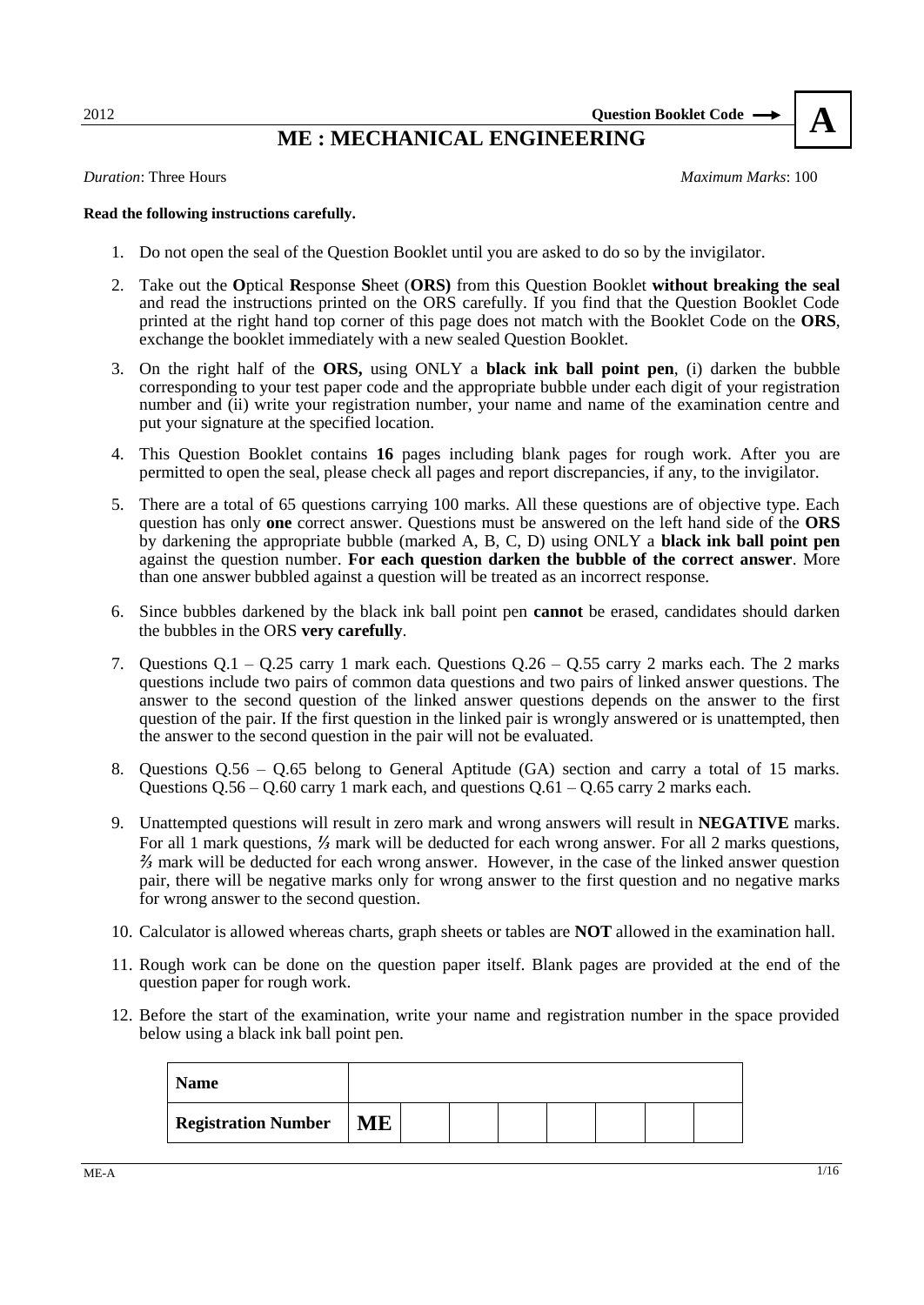## **Q. 1 – Q. 25 carry one mark each.**

- Q.1 In abrasive jet machining, as the distance between the nozzle tip and the work surface increases, the material removal rate
	- (A) increases continuously.
	- (B) decreases continuously.
	- (C) decreases, becomes stable and then increases.
	- (D) increases, becomes stable and then decreases.
- Q.2 Match the following metal forming processes with their associated stresses in the workpiece.

|                          | <b>Metal forming process</b> |    | <b>Type of stress</b>    |
|--------------------------|------------------------------|----|--------------------------|
|                          | Coining                      | Р. | Tensile                  |
| 2.                       | Wire Drawing                 | O. | Shear                    |
| 3.                       | <b>Blanking</b>              | R. | Tensile and compressive  |
| 4.                       | Deep Drawing                 | S. | Compressive              |
| $(A)$ 1-S, 2-P, 3-Q, 4-R |                              |    | $(B)$ 1-S, 2-P, 3-R, 4-Q |
| $(C)$ 1-P, 2-Q, 3-S, 4-R |                              |    | (D) 1-P, 2-R, 3-Q, 4-S   |

Q.3 In an interchangeable assembly, shafts of size  $25.000^{-0.010}$  mm mate with holes of size 0.040  $^{+0.030}_{-25.000}$ *mm*. The maximum interference (in *microns*) in the assembly is

- (A) 40 (B) 30 (C) 20 (D) 10
- Q.4 During *normalizing* process of steel, the specimen is heated
	- (A) between the upper and lower critical temperature and cooled in still air.
	- (B) above the upper critical temperature and cooled in furnace.
	- (C) above the upper critical temperature and cooled in still air.
	- (D) between the upper and lower critical temperature and cooled in furnace.
- Q.5 Oil flows through a 200 *mm* diameter horizontal cast iron pipe (friction factor, *f* = 0.0225) of length 500 *m*. The volumetric flow rate is 0.2  $m^3$ /s. The head loss (in *m*) due to friction is (assume  $g = 9.81 \text{ m/s}^2$ 
	- (A) 116.18 (B) 0.116 (C) 18.22 (D) 232.36
- Q.6 For an opaque surface, the absorptivity  $(\alpha)$ , transmissivity  $(\tau)$  and reflectivity  $(\rho)$  are related by the equation:
	- (A)  $\alpha + \rho = \tau$ (B)  $\rho + \alpha + \tau = 0$  (C)  $\alpha + \rho = 1$ (D)  $\alpha + \rho = 0$
- Q.7 Steam enters an adiabatic turbine operating at steady state with an enthalpy of 3251.0 *kJ/kg* and leaves as a saturated mixture at 15 *kPa* with quality (dryness fraction) 0.9. The enthalpies of the saturated liquid and vapor at 15 *kPa* are  $h_f = 225.94$  *kJ/kg* and  $h_g = 2598.3$  *kJ/kg* respectively. The mass flow rate of steam is 10 *kg/s*. Kinetic and potential energy changes are negligible. The power output of the turbine in *MW* is

| $(A)$ 6.5 | (B) 8.9 | (C) 9.1 | (D) $27.0$ |
|-----------|---------|---------|------------|
|           |         |         |            |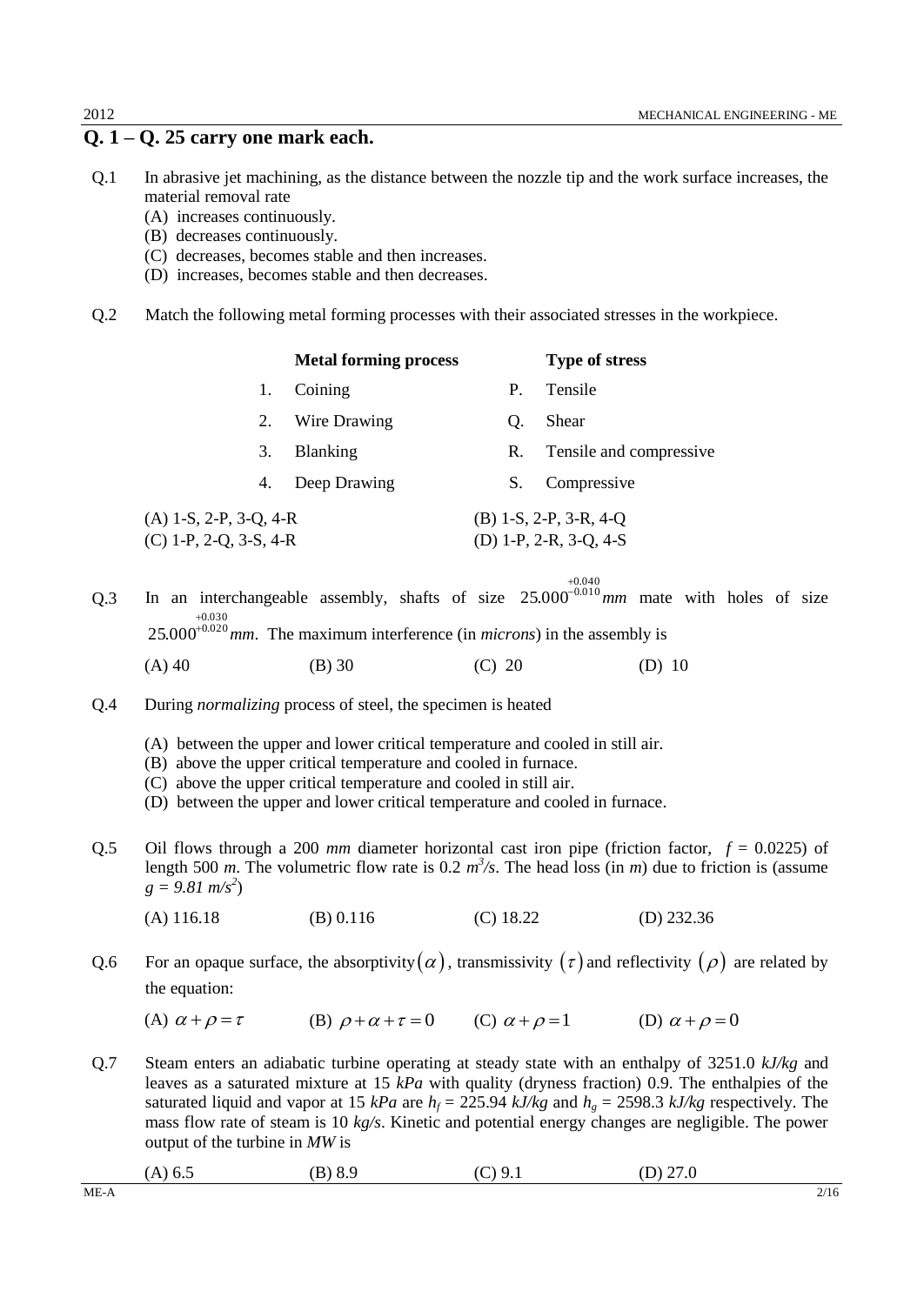| Q.8  | The following are the data for two crossed helical gears used for speed reduction:<br>Gear I: Pitch circle diameter in the plane of rotation 80 mm and helix angle $30^{\circ}$<br>Gear II : Pitch circle diameter in the plane of rotation 120 mm and helix angle 22.5°<br>If the input speed is 1440 $rpm$ , the output speed in $rpm$ is |                                                                                                          |                                                                             |                                                                                                                                                                                                         |  |
|------|---------------------------------------------------------------------------------------------------------------------------------------------------------------------------------------------------------------------------------------------------------------------------------------------------------------------------------------------|----------------------------------------------------------------------------------------------------------|-----------------------------------------------------------------------------|---------------------------------------------------------------------------------------------------------------------------------------------------------------------------------------------------------|--|
|      | $(A)$ 1200                                                                                                                                                                                                                                                                                                                                  | $(B)$ 900                                                                                                | (C) 875                                                                     | $(D)$ 720                                                                                                                                                                                               |  |
| Q.9  |                                                                                                                                                                                                                                                                                                                                             | angular acceleration $\alpha$ . The magnitude of the acceleration of the point of contact on the disc is |                                                                             | A solid disc of radius r rolls without slipping on a horizontal floor with angular velocity $\omega$ and                                                                                                |  |
|      | $(A)$ zero                                                                                                                                                                                                                                                                                                                                  | (B) $r\alpha$                                                                                            | (C) $\sqrt{(r\alpha)^2 + (r\omega^2)^2}$ (D) $r\omega^2$                    |                                                                                                                                                                                                         |  |
| Q.10 |                                                                                                                                                                                                                                                                                                                                             | the percentage change in the circumferential (hoop) stress is                                            |                                                                             | A thin walled spherical shell is subjected to an internal pressure. If the radius of the shell is<br>increased by 1% and the thickness is reduced by 1%, with the internal pressure remaining the same, |  |
|      | $(A)$ 0                                                                                                                                                                                                                                                                                                                                     | $(B)$ 1                                                                                                  | $(C)$ 1.08                                                                  | (D) $2.02$                                                                                                                                                                                              |  |
| Q.11 |                                                                                                                                                                                                                                                                                                                                             | The area enclosed between the straight line $y = x$ and the parabola $y = x^2$ in the x-y plane is       |                                                                             |                                                                                                                                                                                                         |  |
|      | $(A)$ 1/6                                                                                                                                                                                                                                                                                                                                   | $(B)$ 1/4                                                                                                | $(C)$ 1/3                                                                   | (D) $1/2$                                                                                                                                                                                               |  |
| Q.12 |                                                                                                                                                                                                                                                                                                                                             | Consider the function $f(x) =  x $ in the interval $-1 \le x \le 1$ . At the point $x = 0$ , $f(x)$ is   |                                                                             |                                                                                                                                                                                                         |  |
|      | (A) continuous and differentiable.<br>(B) non-continuous and differentiable.<br>(C) continuous and non-differentiable.<br>(D) neither continuous nor differentiable.                                                                                                                                                                        |                                                                                                          |                                                                             |                                                                                                                                                                                                         |  |
| Q.13 | stage?                                                                                                                                                                                                                                                                                                                                      |                                                                                                          |                                                                             | Which one of the following is <b>NOT</b> a decision taken during the aggregate production planning                                                                                                      |  |
|      | (A) Scheduling of machines<br>(C) Rate at which production should happen                                                                                                                                                                                                                                                                    |                                                                                                          | (B) Amount of labour to be committed<br>(D) Inventory to be carried forward |                                                                                                                                                                                                         |  |
| Q.14 | $\lim_{x\to 0} \left( \frac{1-\cos x}{x^2} \right)$ is                                                                                                                                                                                                                                                                                      |                                                                                                          |                                                                             |                                                                                                                                                                                                         |  |
|      | $(A)$ 1/4                                                                                                                                                                                                                                                                                                                                   | (B) $1/2$                                                                                                | $(C)$ 1                                                                     | $(D)$ 2                                                                                                                                                                                                 |  |
| Q.15 | A CNC vertical milling machine has to cut a straight slot of 10 mm width and 2 mm depth by a<br>cutter of 10 $mm$ diameter between points $(0, 0)$ and $(100, 100)$ on the XY plane (dimensions in $mm$ ).<br>The feed rate used for milling is 50 mm/min. Milling time for the slot (in seconds) is                                        |                                                                                                          |                                                                             |                                                                                                                                                                                                         |  |
|      | $(A)$ 120                                                                                                                                                                                                                                                                                                                                   | $(B)$ 170                                                                                                | $(C)$ 180                                                                   | (D) 240                                                                                                                                                                                                 |  |
| Q.16 |                                                                                                                                                                                                                                                                                                                                             | to a height of 25 mm. The percentage change in diameter is                                               |                                                                             | A solid cylinder of diameter 100 mm and height 50 mm is forged between two frictionless flat dies                                                                                                       |  |
|      | $(A)$ 0                                                                                                                                                                                                                                                                                                                                     | (B) 2.07                                                                                                 | $(C)$ 20.7                                                                  | (D) $41.4$                                                                                                                                                                                              |  |
|      |                                                                                                                                                                                                                                                                                                                                             |                                                                                                          |                                                                             |                                                                                                                                                                                                         |  |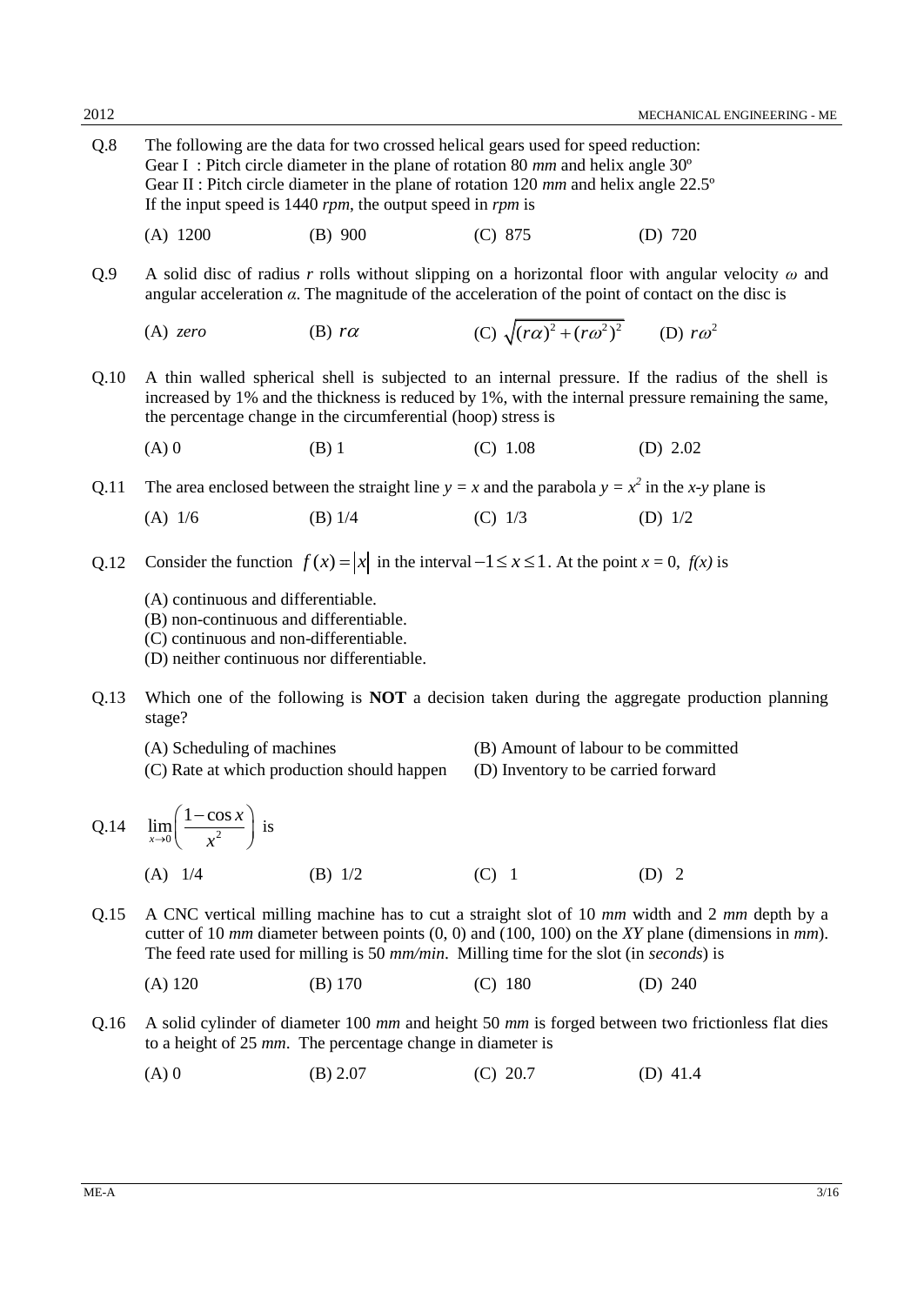Q.17 The velocity triangles at the inlet and exit of the rotor of a turbomachine are shown. *V* denotes the absolute velocity of the fluid, *W* denotes the relative velocity of the fluid and *U* denotes the blade velocity. Subscripts 1 and 2 refer to inlet and outlet respectively. If  $V_2 = W_1$  and  $V_1 = W_2$ , then the degree of reaction is



Q.18 Which one of the following configurations has the highest fin effectiveness?

| (A) Thin, closely spaced fins | (B) Thin, widely spaced fins   |
|-------------------------------|--------------------------------|
| (C) Thick, widely spaced fins | (D) Thick, closely spaced fins |

Q.19 An ideal gas of mass  $m$  and temperature  $T_1$  undergoes a reversible isothermal process from an initial pressure  $P_1$  to final pressure  $P_2$ . The heat loss during the process is *Q*. The entropy change  $\Delta S$ of the gas is



Q.20 In the mechanism given below, if the angular velocity of the eccentric circular disc is 1 *rad/s*, the angular velocity (*rad/s*) of the follower link for the instant shown in the figure is

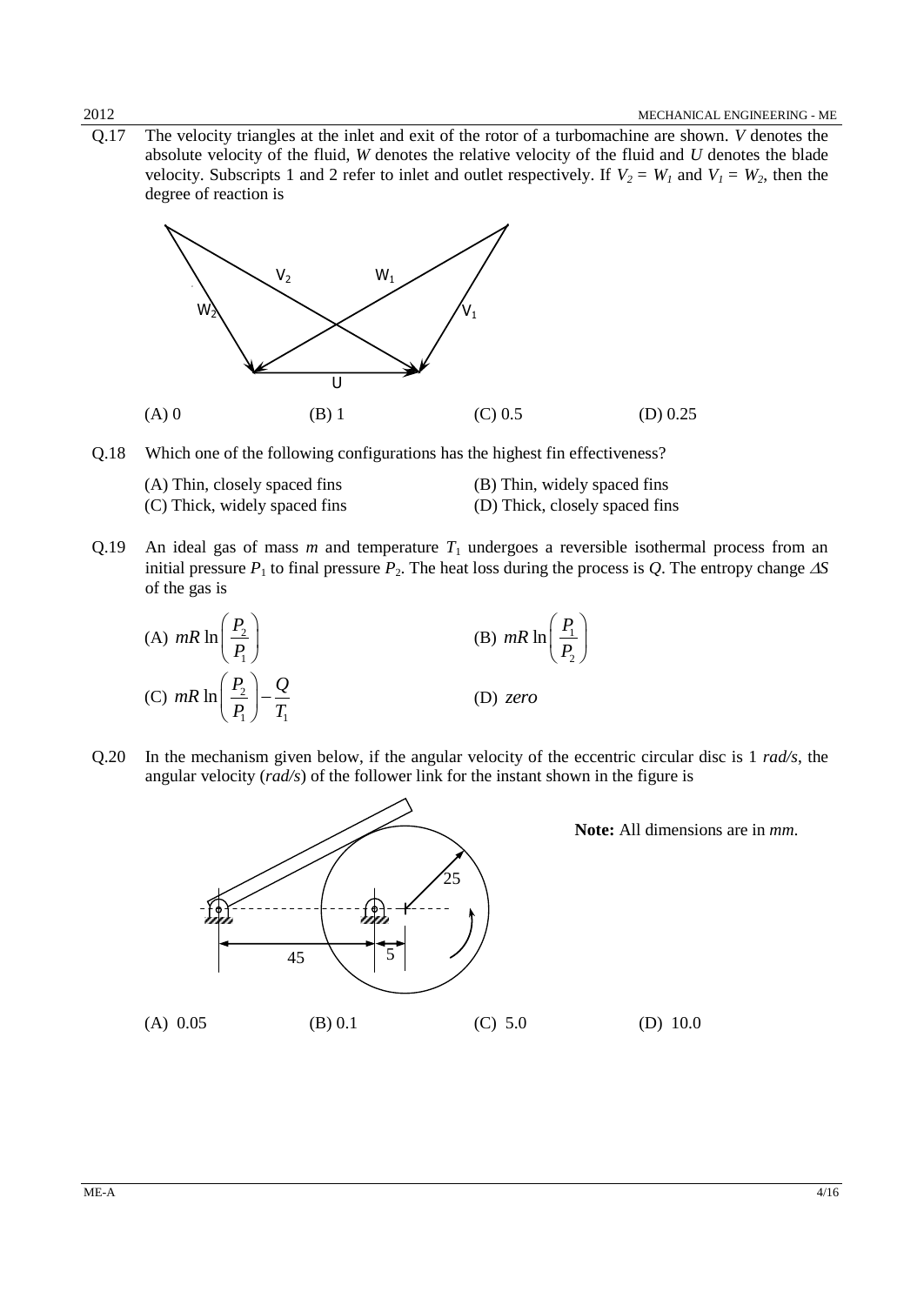- Q.21 A circular solid disc of uniform thickness 20 *mm*, radius *200 mm* and mass *20 kg*, is used as a flywheel. If it rotates at 600 rpm, the kinetic energy of the flywheel, in *Joules* is
	- (A) 395 (B) 790 (C) 1580 (D) 3160
- Q.22 A cantilever beam of length *L* is subjected to a moment *M* at the free end. The moment of inertia of the beam cross section about the neutral axis is *I* and the Young's modulus is *E*. The magnitude of the maximum deflection is

(A) 
$$
\frac{ML^2}{2EI}
$$
 (B)  $\frac{ML^2}{EI}$  (C)  $\frac{2ML^2}{EI}$  (D)  $\frac{4ML^2}{EI}$ 

- Q.23 For a long slender column of uniform cross section, the ratio of critical buckling load for the case with both ends clamped to the case with both ends hinged is
	- (A) 1 (B) 2 (C) 4 (D) 8
- Q.24 At *x* = 0, the function  $f(x) = x^3 + 1$  has

| (A) a maximum value | (B) a minimum value       |
|---------------------|---------------------------|
| (C) a singularity   | (D) a point of inflection |

Q.25 For the spherical surface  $x^2 + y^2 + z^2 = 1$ , the unit outward normal vector at the point  $(\frac{1}{\sqrt{2}}, \frac{1}{\sqrt{2}}, 0)$  $2\sqrt{2}$ ) is given by (A)  $\frac{1}{\sqrt{1}}\hat{i} + \frac{1}{\sqrt{2}}\hat{j}$ 2  $\sqrt{2}$  $\hat{i} + \frac{1}{\sqrt{r}} \hat{j}$ (B)  $\frac{1}{\sqrt{5}}\hat{i} - \frac{1}{\sqrt{5}}\hat{j}$ 2  $\sqrt{2}$  $\hat{i}$  –  $\frac{1}{\sqrt{2}}$   $\hat{j}$ (C) ˆ *k* (D)  $\frac{1}{\sqrt{t}}\hat{i} + \frac{1}{\sqrt{t}}\hat{j} + \frac{1}{\sqrt{t}}\hat{k}$  $\sqrt{3}^{17} \sqrt{3}^{17} \sqrt{3}$  $\hat{i} + \frac{1}{\sqrt{2}} \hat{j} + \frac{1}{\sqrt{2}} \hat{k}$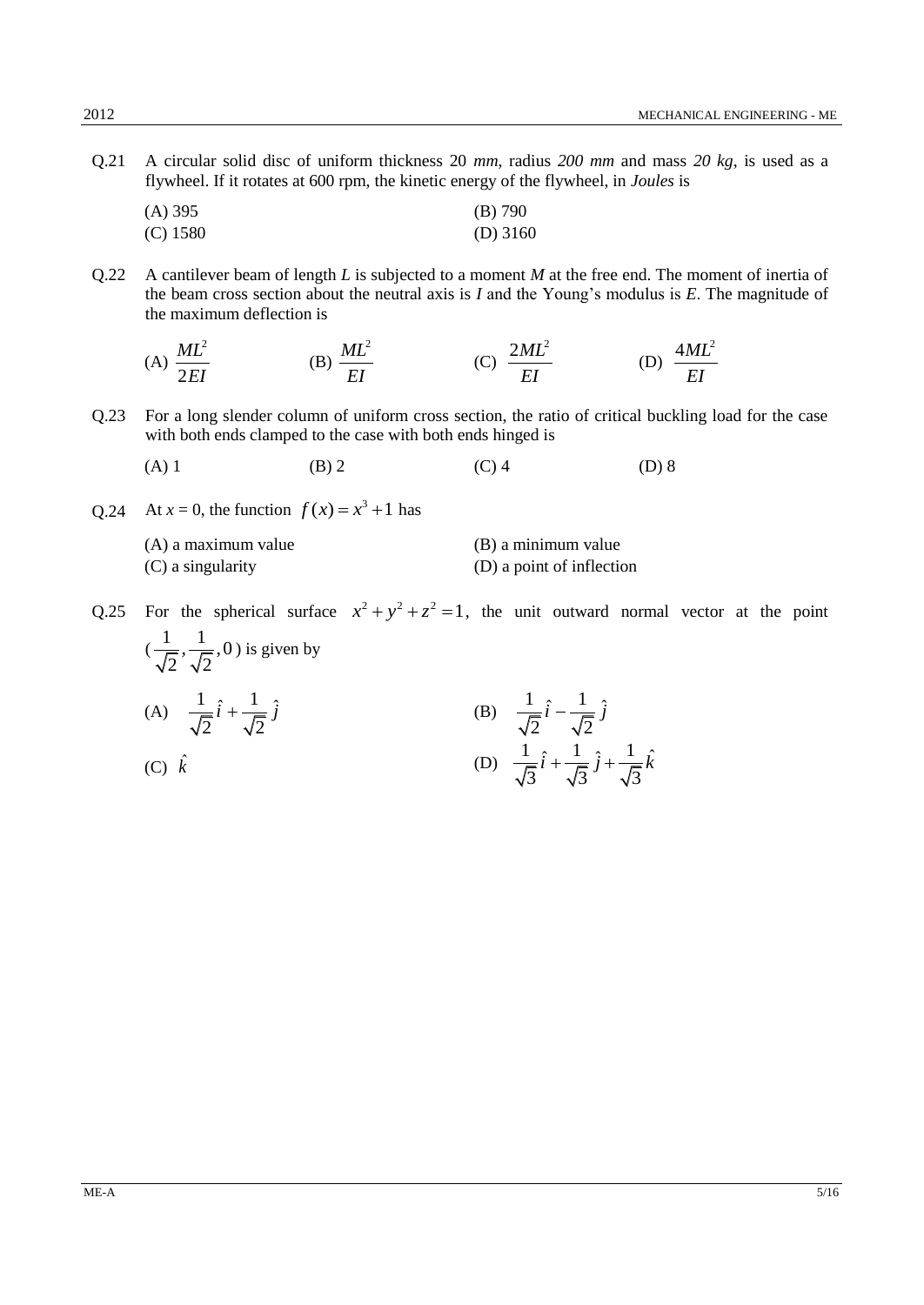### **Q. 26 - Q. 55 carry two marks each.**

Q.26 The homogeneous state of stress for a metal part undergoing plastic deformation is

$$
T = \begin{pmatrix} 10 & 5 & 0 \\ 5 & 20 & 0 \\ 0 & 0 & -10 \end{pmatrix},
$$

where the stress component values are in *MPa*. Using von Mises yield criterion, the value of estimated shear yield stress, in *MPa* is

$$
(A) 9.50 \t\t (B) 16.07 \t\t (C) 28.52 \t\t (D) 49.41
$$

Q.27 Details pertaining to an orthogonal metal cutting process are given below.

| Chip thickness ratio                 | 04            |
|--------------------------------------|---------------|
| Undeformed thickness                 | $0.6 \, mm$   |
| Rake angle                           | $+10^{\circ}$ |
| Cutting speed                        | $2.5 \; m/s$  |
| Mean thickness of primary shear zone | 25 microns    |

The shear strain rate in  $s^{-1}$  during the process is

 $(A)$  0.1781 $\times$ 10<sup>5</sup> (B)  $0.7754\times10^{5}$ (C)  $1.0104\times10^5$ (D)  $4.397\times10^{5}$ 

Q.28 In a single pass drilling operation, a through hole of 15 *mm* diameter is to be drilled in a steel plate of 50 *mm* thickness. Drill spindle speed is 500 *rpm*, feed is 0.2 *mm/rev* and drill point angle is 118°. Assuming 2 *mm* clearance at approach and exit, the total drill time (in *seconds*) is

(A) 35.1 (B) 32.4 (C) 31.2 (D) 30.1

Q.29 Consider two infinitely long *thin* concentric tubes of circular cross section as shown in the figure. If  $D_1$  and  $D_2$  are the diameters of the inner and outer tubes respectively, then the view factor  $F_{22}$  is given by

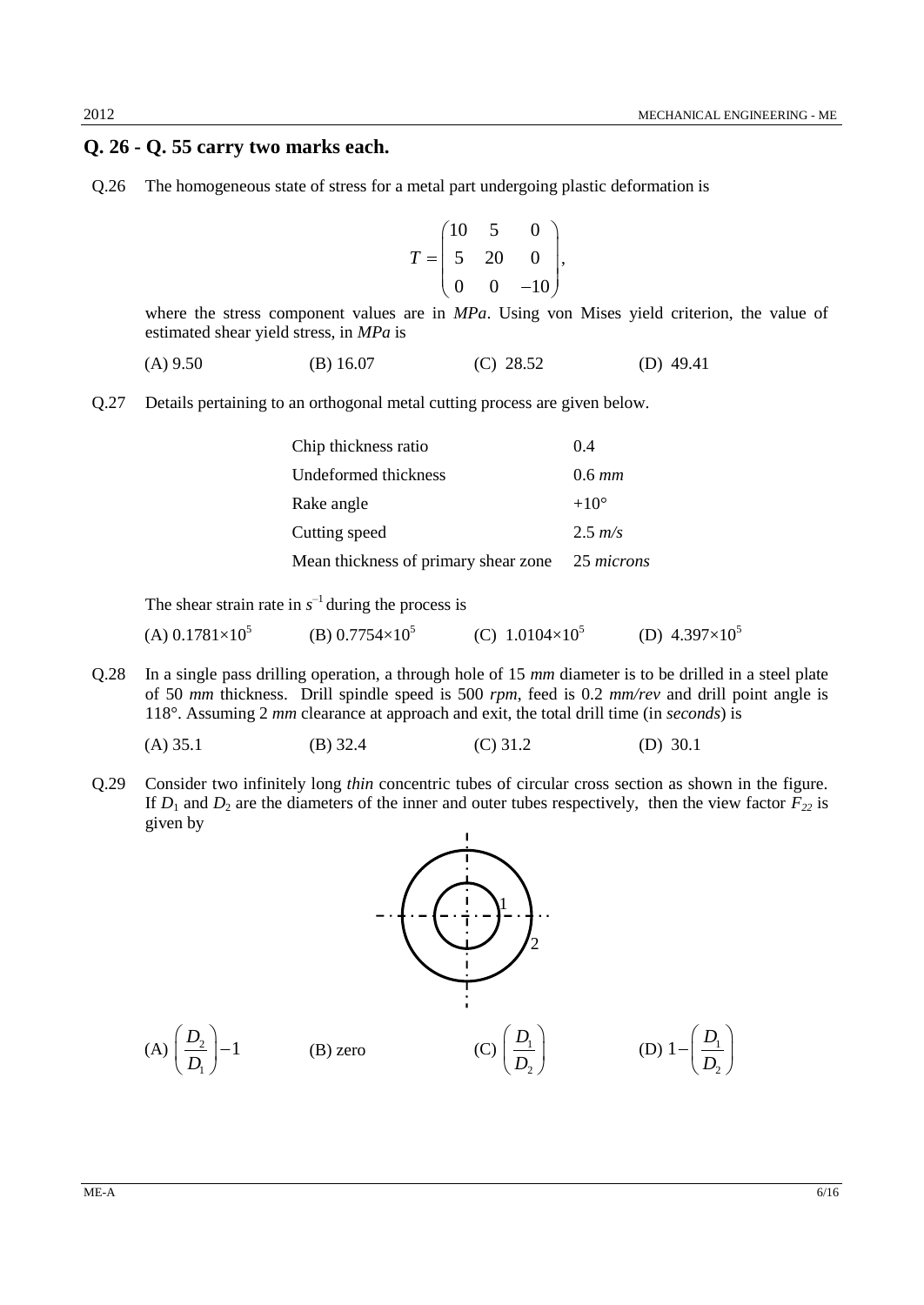- Q.30 An incompressible fluid flows over a flat plate with zero pressure gradient. The boundary layer thickness is 1 *mm* at a location where the Reynolds number is 1000. If the velocity of the fluid alone is increased by a factor of 4, then the boundary layer thickness at the same location, in *mm* will be
	- (A) 4 (B) 2 (C) 0.5 (D) 0.25
- Q.31 A room contains 35 *kg* of dry air and 0.5 *kg* of water vapor. The total pressure and temperature of air in the room are 100 *kPa* and 25*°C* respectively. Given that the saturation pressure for water at 25*°C* is 3.17 *kPa*, the relative humidity of the air in the room is

$$
(A) 67\% \t\t (B) 55\% \t\t (C) 83\% \t\t (D) 71\%
$$

Q.32 A fillet welded joint is subjected to transverse loading *F* as shown in the figure. Both legs of the fillets are of 10 *mm* size and the weld length is 30 *mm*. If the allowable shear stress of the weld is 94 *MPa*, considering the minimum throat area of the weld, the maximum allowable transverse load in *kN* is



Q.33 A concentrated mass *m* is attached at the centre of a rod of length 2*L* as shown in the figure. The rod is kept in a horizontal equilibrium position by a spring of stiffness *k*. For very small amplitude of vibration, neglecting the weights of the rod and spring, the undamped natural frequency of the system is . . . . .

$$
k \leq \frac{m}{2}
$$
\n(A)  $\sqrt{\frac{k}{m}}$  (B)  $\sqrt{\frac{2k}{m}}$  (C)  $\sqrt{\frac{k}{2m}}$  (D)  $\sqrt{\frac{4k}{m}}$ 

Q.34 The state of stress at a point under plane stress condition is

$$
\sigma_{xx} = 40 MPa
$$
,  $\sigma_{yy} = 100 MPa$  and  $\tau_{xy} = 40 MPa$ .

The radius of the Mohr's circle representing the given state of stress in *MPa* is

(A) 40 (B) 50 (C) 60 (D) 100

Q.35 The inverse Laplace transform of the function  $(s) = \frac{1}{s}$  $(s+1)$  $F(s)$ *s s*  $=$  $^{+}$ is given by

- (A)  $f(t) = \sin t$ (B)  $f(t) = e^{-t} \sin t$
- (C)  $f(t) = e^{-t}$ (D)  $f(t) = 1 - e^{-t}$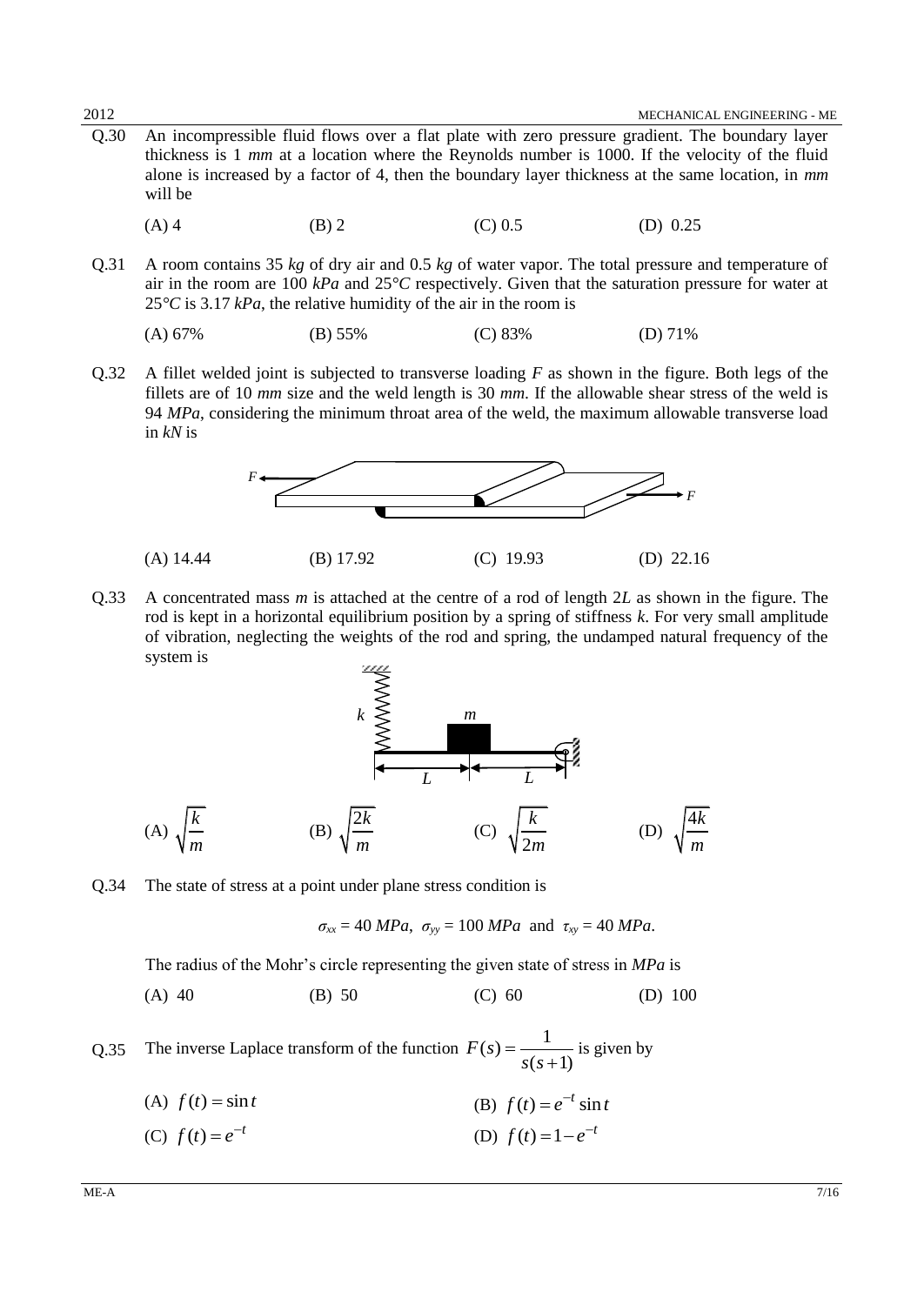Q.36 For the matrix  $\mathbf{A} =$ 5 3 1 3  $\begin{vmatrix} 5 & 3 \end{vmatrix}$  $\begin{bmatrix} 1 & 3 \end{bmatrix}$ , ONE of the normalized eigen vectors is given as  $(A)$ 1 2 3 2  $\left(\begin{array}{c}1\\7\end{array}\right)$  $\frac{2}{\pi}$  $\left(\frac{\sqrt{3}}{2}\right)$ (B) 1 2 1 2  $\left(\frac{1}{\sqrt{2}}\right)$  $\vert \ ^{\vee\angle} \ \vert$  $\vert -1 \vert$  $\left(\overline{\sqrt{2}}\right)$ (C) 3  $^{\prime}10$ 1  $^{\prime}10$  $\left(\frac{3}{\sqrt{10}}\right)$  $\vert$   $\lambda_{10}$   $\vert$  $|-1|$  $\left(\overline{\sqrt{10}}\right)$ (D) 1 5 2 5  $\left(\frac{1}{\sqrt{5}}\right)$  $\vert$   $\lambda$ <sup>2</sup>  $\vert$   $\left(\overline{\sqrt{5}}\right)$ 

Q.37 Calculate the punch size in *mm*, for a circular blanking operation for which details are given below.

|             | Size of the blank |                                        |              |  |
|-------------|-------------------|----------------------------------------|--------------|--|
|             |                   | Thickness of the sheet                 |              |  |
|             |                   | Radial clearance between punch and die |              |  |
|             | Die allowance     |                                        | $0.05 \; mm$ |  |
| $(A)$ 24.83 | (B) 24.89         | $(C)$ 25.01                            | (D) 25.17    |  |

Q.38 In a single pass rolling process using 410 *mm* diameter steel rollers, a strip of width 140 *mm* and thickness 8 *mm* undergoes 10 % reduction of thickness. The *angle of bite* in *radians* is

$$
(A) 0.006 \t\t (B) 0.031 \t\t (C) 0.062 \t\t (D) 0.600
$$

Q.39 In a DC arc welding operation, the voltage-arc length characteristic was obtained as  $V_{arc} = 20 + 5l$  where the arc length *l* was varied between 5 *mm* and 7 *mm*. Here  $V_{arc}$  denotes the arc voltage in *Volts*. The *arc current* was varied from 400 *A* to 500 *A*. Assuming linear power source characteristic, the *open circuit voltage* and the *short circuit current* for the welding operation are

(A) 45 *V*, 450 *A* (B) 75 *V*, 750 *A* (C) 95 *V*, 950 *A* (D) 150 *V*, 1500 *A*

Q.40 A large tank with a nozzle attached contains three immiscible, inviscid fluids as shown. Assuming that the changes in  $h_1$ ,  $h_2$  and  $h_3$  are negligible, the instantaneous discharge velocity is



(A) 
$$
\sqrt{2gh_3 \left(1 + \frac{\rho_1}{\rho_3} \frac{h_1}{h_3} + \frac{\rho_2}{\rho_3} \frac{h_2}{h_3}\right)}
$$
  
\n(B)  $\sqrt{2g \left(h_1 + h_2 + h_3\right)}$   
\n(C)  $\sqrt{2g \left(\frac{\rho_1 h_1 + \rho_2 h_2 + \rho_3 h_3}{\rho_1 + \rho_2 + \rho_3}\right)}$   
\n(D)  $\sqrt{2g \left(\frac{\rho_1 h_2 h_3 + \rho_2 h_3 h_1 + \rho_3 h_1 h_2}{\rho_1 h_1 + \rho_2 h_2 + \rho_3 h_3}\right)}$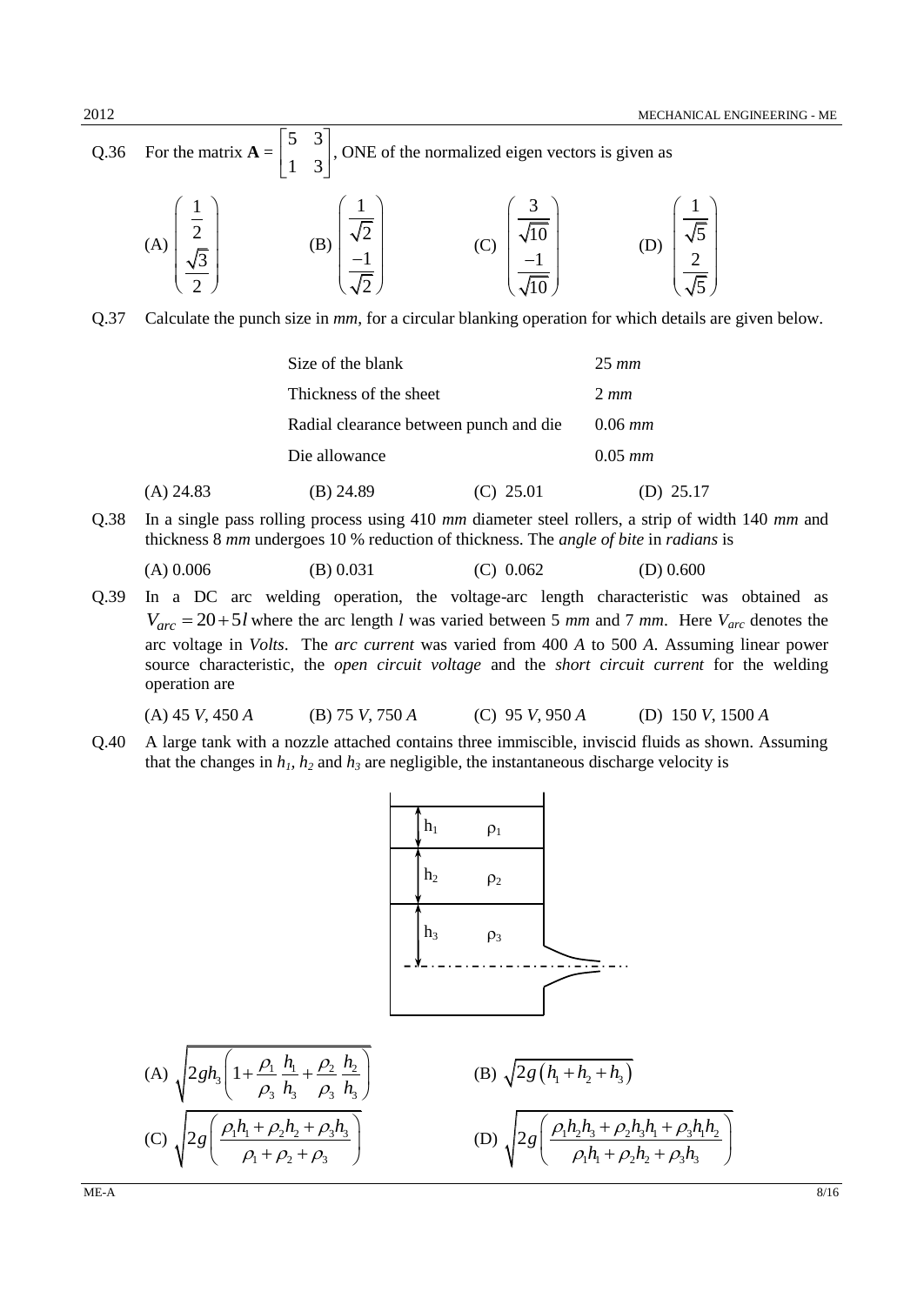Q.41 Water ( $C_p = 4.18 \text{ kJ/kg}$ , K) at 80°*C* enters a counterflow heat exchanger with a mass flow rate of 0.5 *kg/s*. Air ( $C_p = 1$  *kJ/kg.K*) enters at 30°*C* with a mass flow rate of 2.09 *kg/s*. If the effectiveness of the heat exchanger is 0.8, the LMTD (in °*C*) is

(A) 40 (B) 20 (C) 10 (D) 5

Q.42 A solid steel cube constrained on all six faces is heated so that the temperature rises uniformly by *ΔT*. If the thermal coefficient of the material is *α*, Young's modulus is *E* and the Poisson's ratio is  $v$ , the thermal stress developed in the cube due to heating is

(A) 
$$
-\frac{\alpha(\Delta T)E}{(1-2\nu)}
$$
 (B)  $-\frac{2\alpha(\Delta T)E}{(1-2\nu)}$  (C)  $-\frac{3\alpha(\Delta T)E}{(1-2\nu)}$  (D)  $-\frac{\alpha(\Delta T)E}{3(1-2\nu)}$ 

Q.43 A solid circular shaft needs to be designed to transmit a torque of 50 *N.m*. If the allowable shear stress of the material is 140 *MPa*, assuming a factor of safety of 2, the minimum allowable design diameter in *mm* is

(A) 8 (B) 16 (C) 24 (D) 32

Q.44 A force of 400 *N* is applied to the brake drum of 0.5 *m* diameter in a band-brake system as shown in the figure, where the wrapping angle is 180°. If the coefficient of friction between the drum and the band is 0.25, the braking torque applied, in *N.m* is



(A) 100.6 (B) 54.4 (C) 22.1 (D) 15.7

- Q.45 A box contains 4 red balls and 6 black balls. Three balls are selected randomly from the box one after another, without replacement. The probability that the selected set contains one red ball and two black balls is
	- (A) 1/20 (B) 1/12 (C) 3/10 (D) 1/2

Q.46 Consider the differential equation  $\frac{1}{2}d^2$  $x^2 \frac{d^2y}{dx^2} + x \frac{dy}{dx} - 4y = 0$  $\frac{1}{dx^2} + x \frac{1}{dx}$  $x + x\frac{dy}{dx} - 4y = 0$  with the boundary conditions of

 $y(0) = 0$  and  $y(1) = 1$ . The complete solution of the differential equation is

(A) 
$$
x^2
$$
  
\n(B)  $\sin\left(\frac{\pi x}{2}\right)$   
\n(C)  $e^x \sin\left(\frac{\pi x}{2}\right)$   
\n(D)  $e^{-x} \sin\left(\frac{\pi x}{2}\right)$   
\nQ.47  
\n $x+2y+z = 4$   
\n $2x+y+2z = 5$   
\n $x-y+z = 1$ 

The system of algebraic equations given above has

- (A) a unique solution of  $x = 1$ ,  $y = 1$  and  $z = 1$ .
- (B) only the two solutions of  $(x = 1, y = 1, z = 1)$  and  $(x = 2, y = 1, z = 0)$ .
- (C) infinite number of solutions.
- (D) no feasible solution.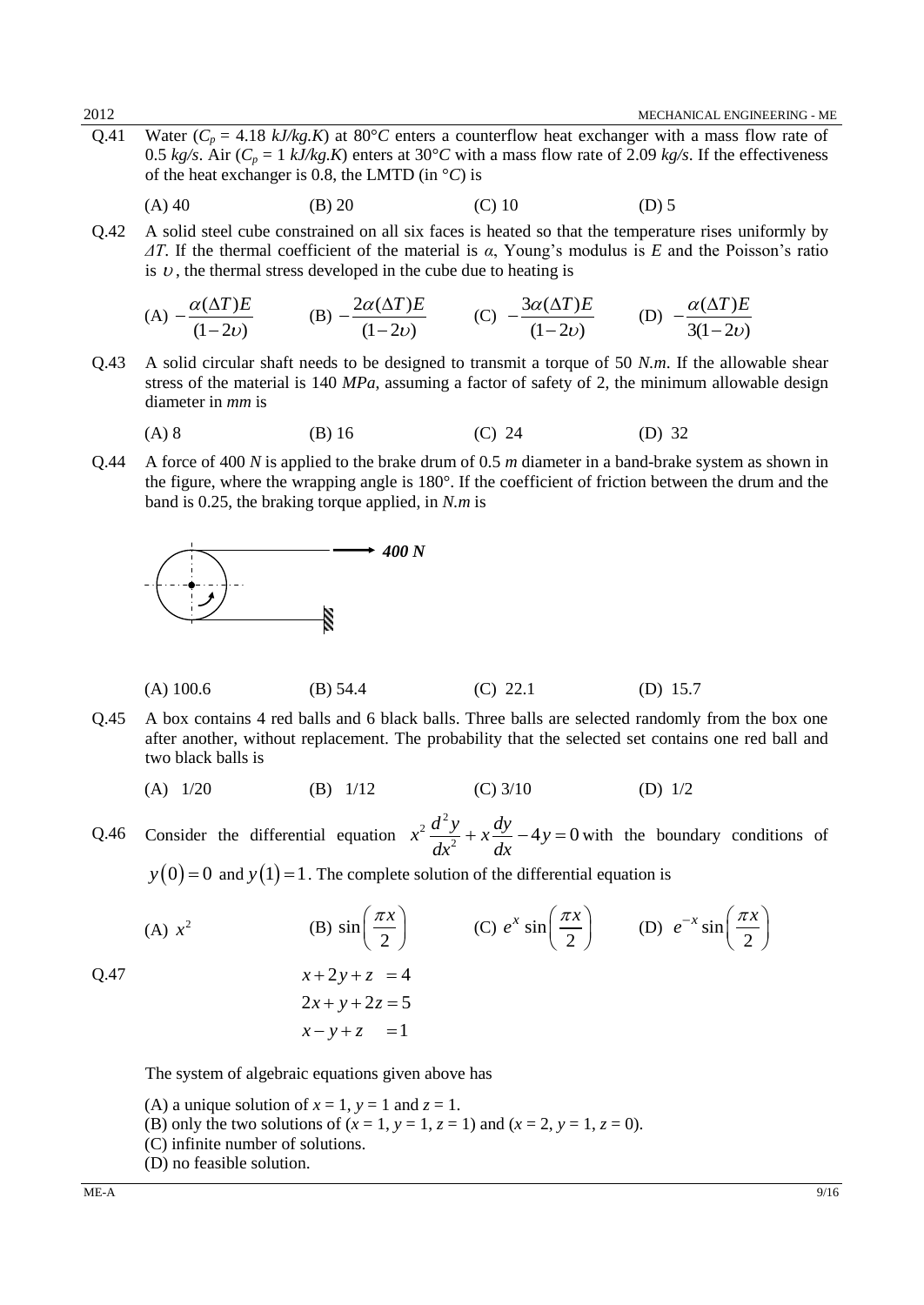### **Common Data Questions**

#### **Common Data for Questions 48 and 49:**

Two steel truss members, AC and BC, each having cross sectional area of 100  $mm<sup>2</sup>$ , are subjected to a horizontal force **F** as shown in figure. All the joints are hinged.



Q.48 If  $\mathbf{F} = 1 \ kN$ , the magnitude of the vertical reaction force developed at the point B in  $kN$  is

| $(A)$ 0.63<br>(B) 0.32<br>$(C)$ 1.26 | (D) $1.46$ |
|--------------------------------------|------------|
|--------------------------------------|------------|

Q.49 The maximum force **F** in *kN* that can be applied at *C* such that the axial stress in any of the truss members DOES NOT exceed 100 *MPa* is

| $(A)$ 8.17 | $(B)$ 11.15 | $(C)$ 14.14 | (D) $22.30$ |
|------------|-------------|-------------|-------------|
|            |             |             |             |

#### **Common Data for Questions 50 and 51:**

A refrigerator operates between 120 *kPa* and 800 *kPa* in an ideal vapor compression cycle with R-134a as the refrigerant. The refrigerant enters the compressor as saturated vapor and leaves the condenser as saturated liquid. The mass flow rate of the refrigerant is 0.2 *kg/s.* Properties for R-134a are as follows:

|      |          |                  |                                                  | <b>Saturated R-134a</b>                                                       |                |                |
|------|----------|------------------|--------------------------------------------------|-------------------------------------------------------------------------------|----------------|----------------|
|      | P(kPa)   | $T({}^{\circ}C)$ | $h_f(kJ/kg)$                                     | $h_{g}$ (kJ/kg)                                                               | $s_f(kJ/kg.K)$ | $s_g(kJ/kg.K)$ |
|      | 120      | $-22.32$         | 22.5                                             | 237                                                                           | 0.093          | 0.95           |
|      | 800      | 31.31            | 95.5                                             | 267.3                                                                         | 0.354          | 0.918          |
|      |          |                  |                                                  | <b>Superheated R-134a</b>                                                     |                |                |
|      | P(kPa)   |                  | $T({}^{\circ}C)$                                 | h(kJ/kg)                                                                      |                | s(kJ/kg.K)     |
|      | 800      |                  | 40                                               | 276.45                                                                        |                | 0.95           |
| Q.50 |          |                  |                                                  | The rate at which heat is extracted, in $kJ/s$ from the refrigerated space is |                |                |
|      | (A) 28.3 |                  | $(B)$ 42.9                                       | $(C)$ 34.4                                                                    | (D) $14.6$     |                |
| Q.51 |          |                  | The power required for the compressor in $kW$ is |                                                                               |                |                |
|      | (A) 5.94 |                  | (B) 1.83                                         | (C) 7.9                                                                       | $(D)$ 39.5     |                |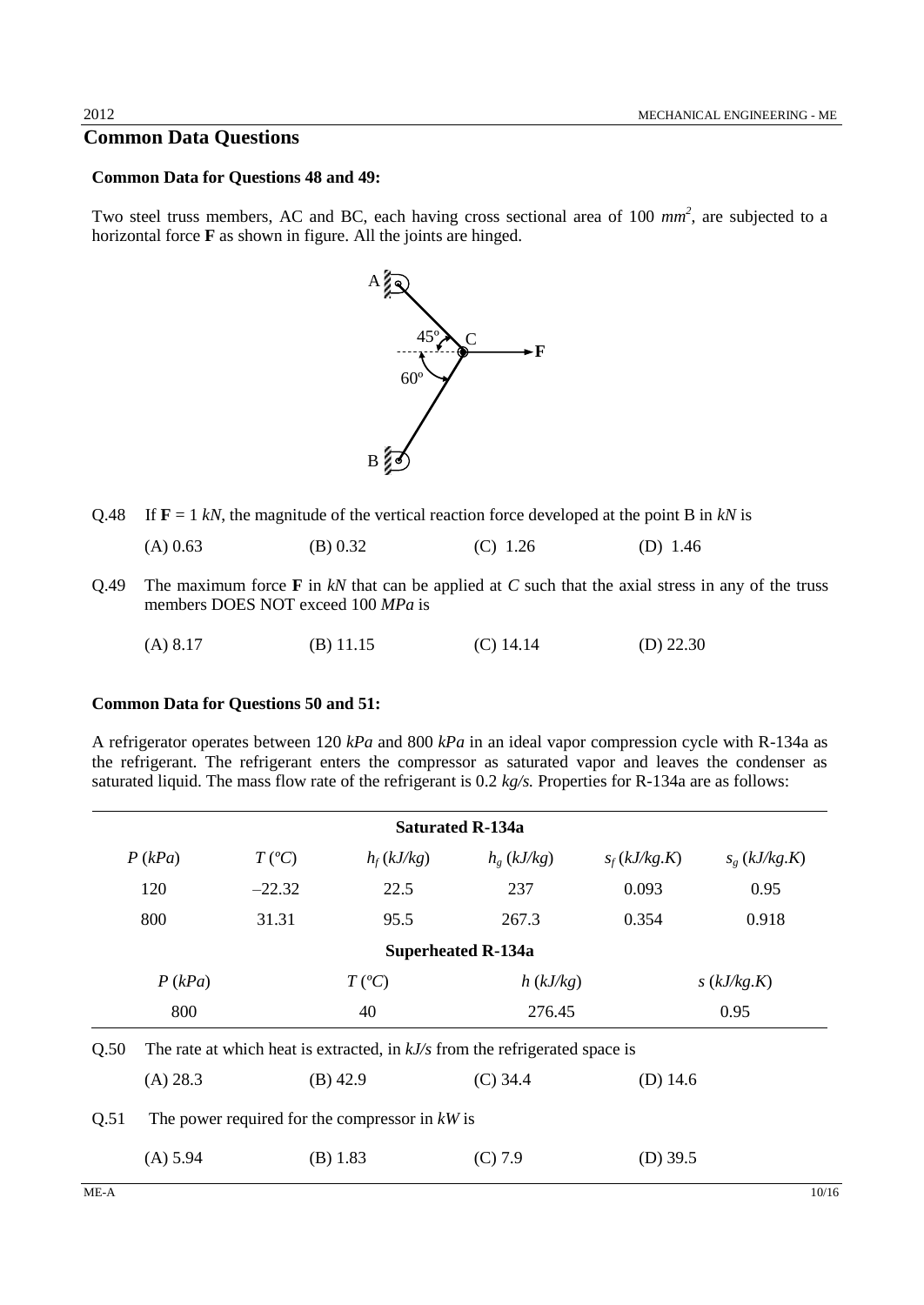### **Linked Answer Questions**

#### **Statement for Linked Answer Questions 52 and 53:**

Air enters an adiabatic nozzle at 300 *kPa*, 500 *K* with a velocity of 10 *m/s*. It leaves the nozzle at 100 *kPa* with a velocity of 180  $m/s$ . The inlet area is 80  $cm<sup>2</sup>$ . The specific heat of air  $C_p$  is 1008 *J/kg.K.* 

| Q.52 The exit temperature of the air is      |             |             |             |  |  |  |
|----------------------------------------------|-------------|-------------|-------------|--|--|--|
| (A) 516 K                                    | (B) 532 $K$ | (C) 484 $K$ | (D) 468 $K$ |  |  |  |
| Q.53 The exit area of the nozzle in $cm2$ is |             |             |             |  |  |  |
| $(A)$ 90.1                                   | $(B)$ 56.3  | $(C)$ 4.4   | (D) 12.9    |  |  |  |

#### **Statement for Linked Answer Questions 54 and 55:**

For a particular project, eight activities are to be carried out. Their relationships with other activities and expected durations are mentioned in the table below.

| <b>Activity</b> | Predecessors | <b>Duration</b> (days) |
|-----------------|--------------|------------------------|
| a               |              | 3                      |
| b               | a            | 4                      |
| $\mathbf{C}$    | a            | 5                      |
| d               | a            | 4                      |
| e               | b            | $\overline{2}$         |
| f               | d            | 9                      |
| g               | c, e         | 6                      |
| h               | f, g         | 2                      |
|                 |              |                        |

Q.54 The critical path for the project is

| $(A)$ a - b - e - g - h | $(B)$ a – c – g – h     |
|-------------------------|-------------------------|
| $(C)$ a – d – f – h     | (D) $a - b - c - f - h$ |

Q.55 If the duration of activity f alone is changed from 9 to 10 days, then the

(A) critical path remains the same and the total duration to complete the project changes to 19 days.

(B) critical path and the total duration to complete the project remain the same.

(C) critical path changes but the total duration to complete the project remains the same.

(D) critical path changes and the total duration to complete the project changes to 17 days.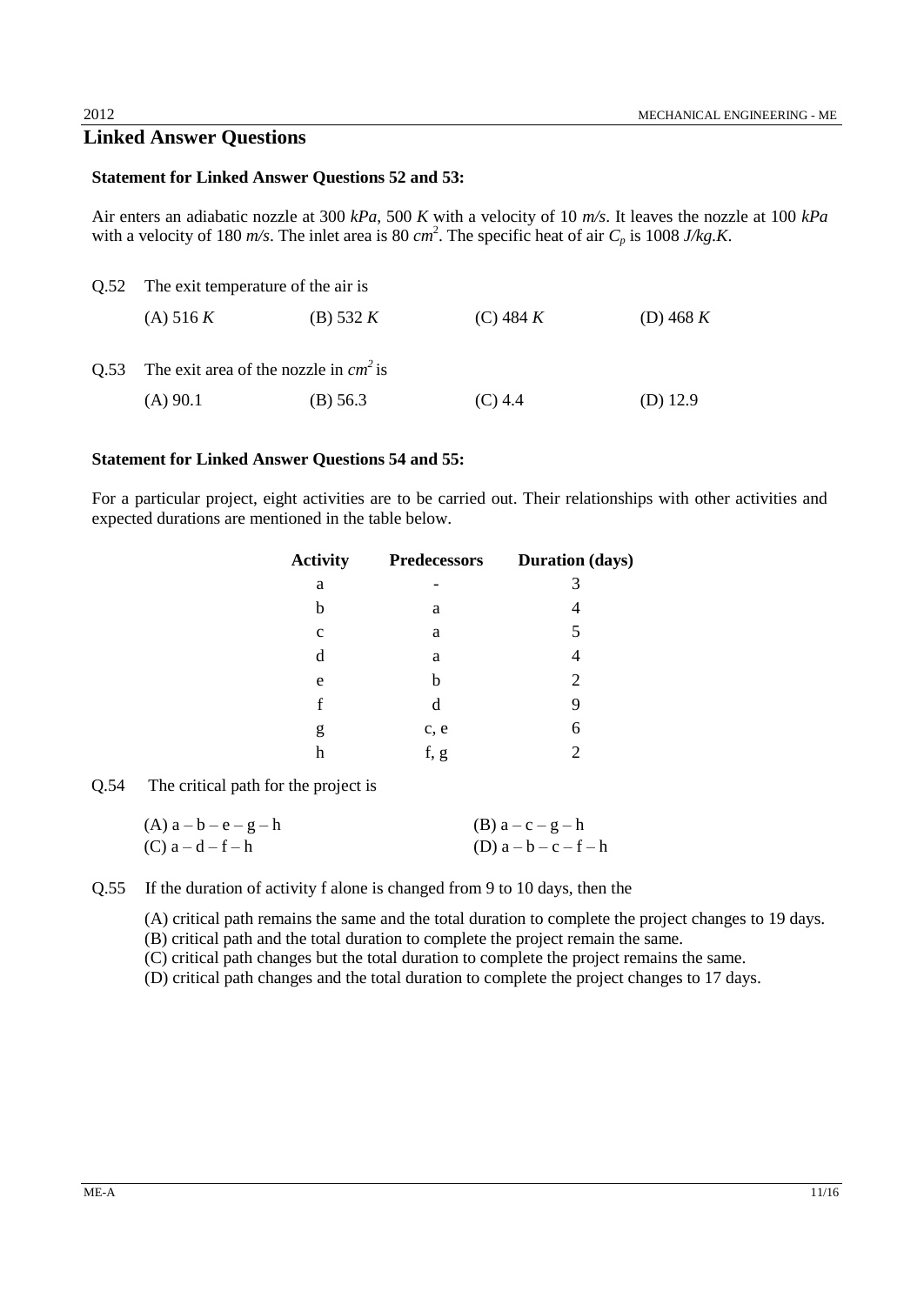## **General Aptitude (GA) Questions**

#### **Q. 56 – Q. 60 carry one mark each.**

Q.56 Choose the most appropriate alternative from the options given below to complete the following sentence:

Suresh's dog is the one \_\_\_\_\_\_\_\_ was hurt in the stampede.

 $(A)$  that  $(B)$  which  $(C)$  who  $(D)$  whom

Q.57 The cost function for a product in a firm is given by  $5q^2$ , where q is the amount of production. The firm can sell the product at a market price of  $\blacksquare$  50 per unit. The number of units to be produced by the firm such that the profit is maximized is

(A) 5 (B) 10 (C) 15 (D) 25

Q.58 Choose the most appropriate alternative from the options given below to complete the following sentence:

**Despite several ––––––––– the mission succeeded in its attempt to resolve the conflict.**

(A) attempts (B) setbacks (C) meetings (D) delegations

Q.59 Which one of the following options is the closest in meaning to the word given below?

#### **Mitigate**

(A) Diminish (B) Divulge (C) Dedicate (D) Denote

- Q.60 Choose the grammatically **INCORRECT** sentence:
	- (A) They gave us the money back less the service charges of Three Hundred rupees.
	- (B) This country's expenditure is not less than that of Bangladesh.
	- (C) The committee initially asked for a funding of Fifty Lakh rupees, but later settled for a lesser sum.
	- (D) This country's expenditure on educational reforms is very less.

#### **Q. 61 - Q. 65 carry two marks each.**

Q.61 Given the sequence of terms, AD CG FK JP, the next term is

(A) OV (B) OW (C) PV (D) PW

Q.62 **Wanted Temporary, Part-time persons for the post of Field Interviewer to conduct personal interviews to collect and collate economic data. Requirements: High School-pass, must be available for Day, Evening and Saturday work. Transportation paid, expenses reimbursed.** 

Which one of the following is the best inference from the above advertisement?

- (A) Gender-discriminatory
- (B) Xenophobic
- (C) Not designed to make the post attractive
- (D) Not gender-discriminatory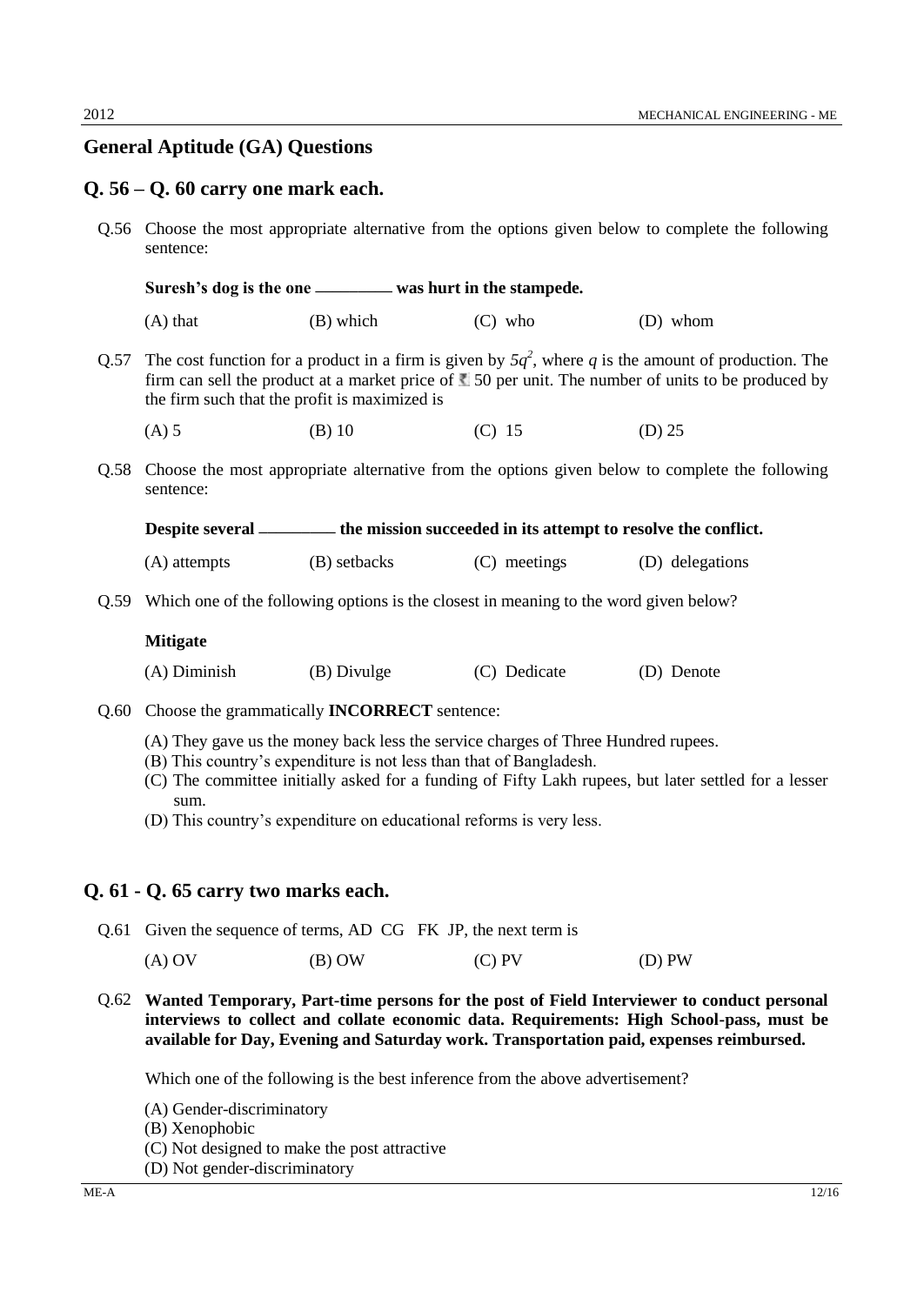Q.63 A political party orders an arch for the entrance to the ground in which the annual convention is being held. The profile of the arch follows the equation  $y = 2x - 0.1x^2$  where *y* is the height of the arch in meters. The maximum possible height of the arch is

(A) 8 meters (B) 10 meters (C) 12 meters (D) 14 meters

Q.64 An automobile plant contracted to buy shock absorbers from two suppliers X and Y. X supplies 60% and Y supplies 40% of the shock absorbers. All shock absorbers are subjected to a quality test. The ones that pass the quality test are considered reliable. Of X's shock absorbers, 96% are reliable. Of Y's shock absorbers, 72% are reliable.

The probability that a randomly chosen shock absorber, which is found to be reliable, is made by Y is

(A) 0.288 (B) 0.334 (C) 0.667 (D) 0.720

Q.65 Which of the following assertions are **CORRECT**?

P: Adding 7 to each entry in a list adds 7 to the mean of the list Q: Adding 7 to each entry in a list adds 7 to the standard deviation of the list

- 
- R: Doubling each entry in a list doubles the mean of the list

S: Doubling each entry in a list leaves the standard deviation of the list unchanged

| $(D)$ R, S<br>$(A)$ P, Q<br>(B) Q, R<br>$(C)$ P, R |
|----------------------------------------------------|
|----------------------------------------------------|

## **END OF THE QUESTION PAPER**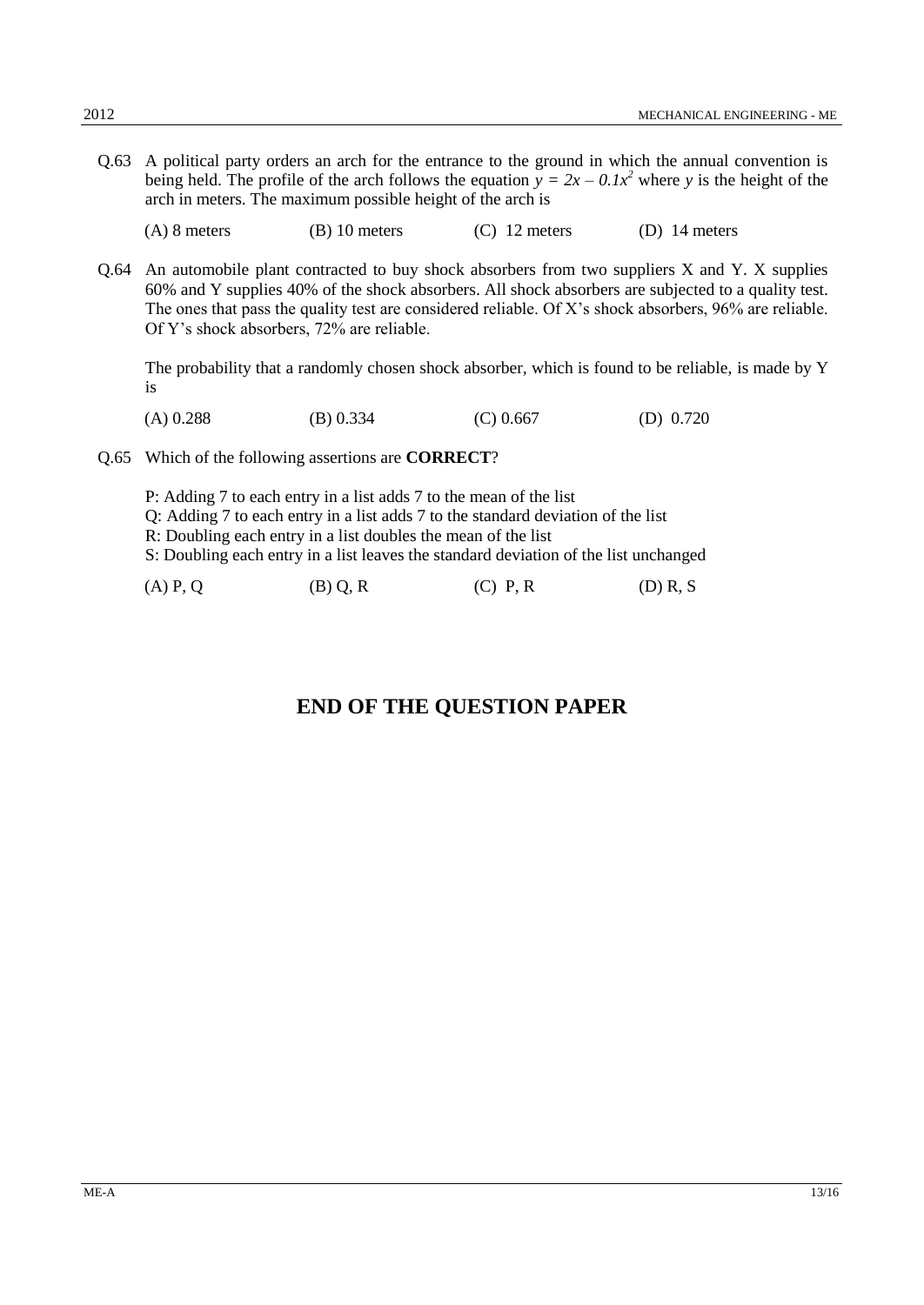# **Space for Rough Work**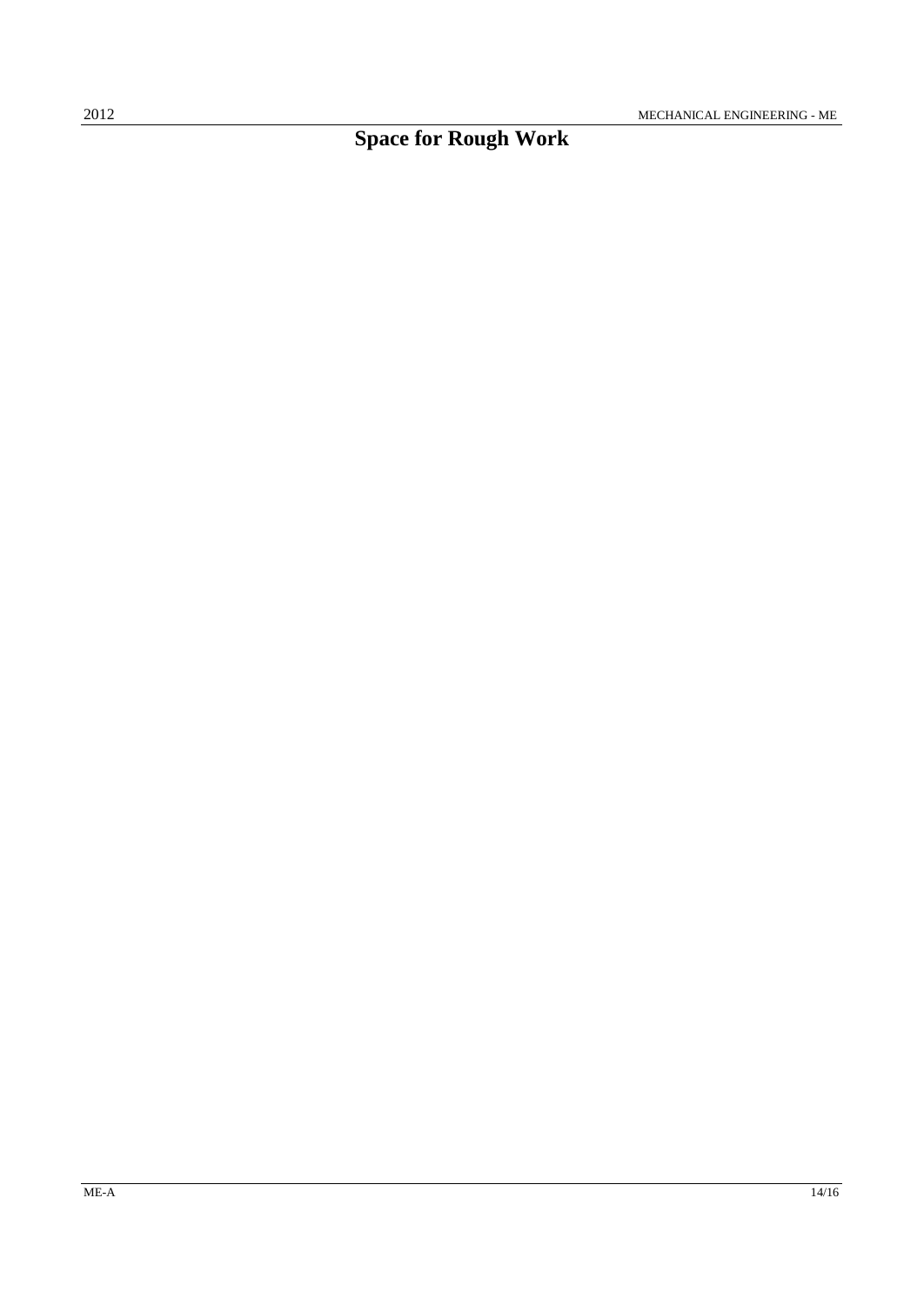# **Space for Rough Work**